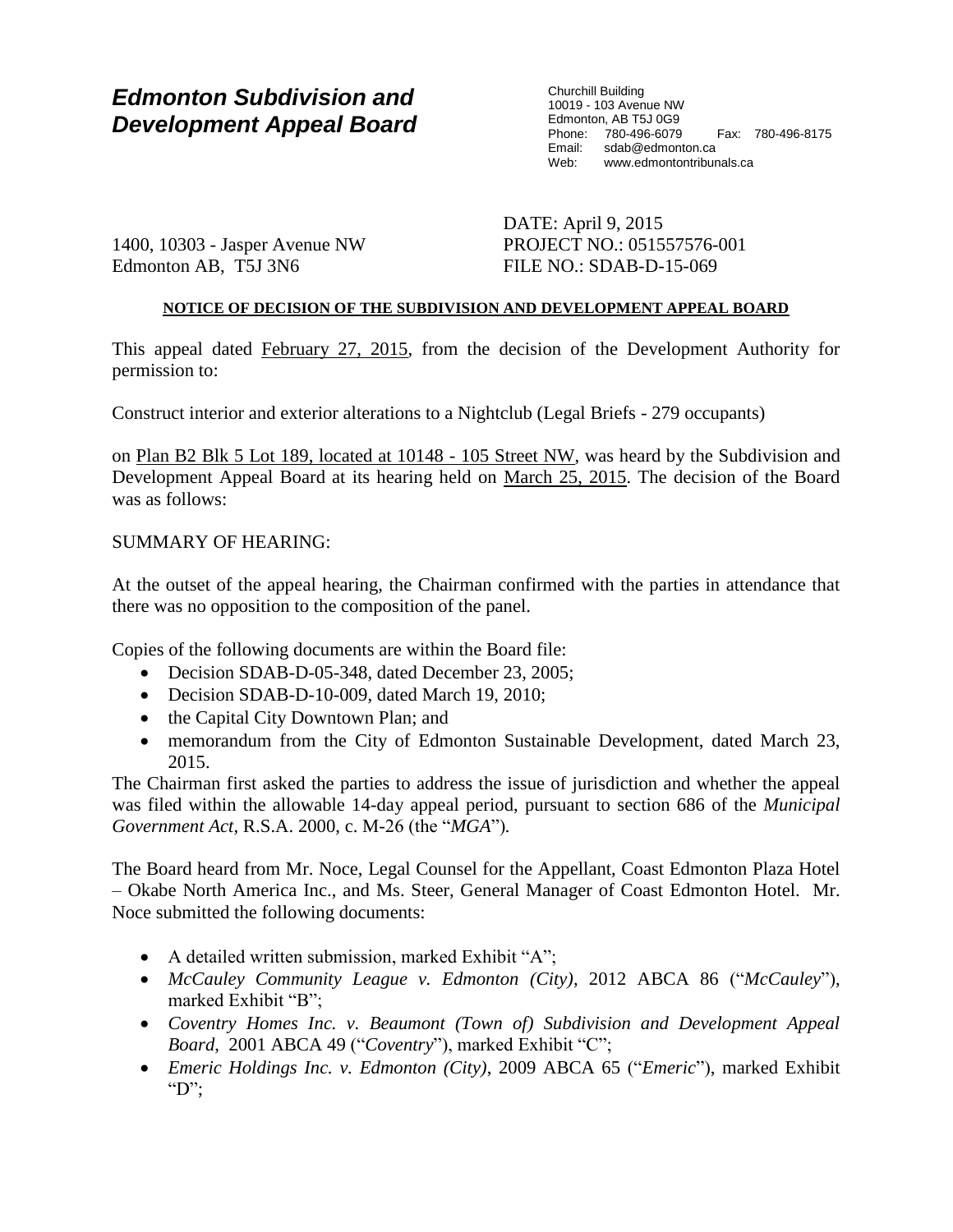*Masellis v Edmonton (Subdivision and Development Appeal Board)*, 2011 ABCA 157 ("*Masellis*"), , marked Exhibit "E".

Mr. Noce provided the following information:

- 1. The Coast Edmonton Hotel is a full service hotel located east of the subject Site across 105 Street. He referenced photographs contained at Tab 1 of his written submission to illustrate the streetscape and the location.
- 2. Shade Gentlemen's Club is a "strip club" that is operating from the subject Site, which is zoned UW Urban Warehouse Zone.
- 3. A development permit application to conduct interior and exterior alterations to an existing Nightclub with 279 occupants was approved by the Sustainable Development Department on October 24, 2005 and subsequently appealed by neighbouring property owners. On December 15, 2005, the SDAB upheld the approval of the Development Authority, but reduced the number of occupants from 279 to 250.
- 4. The appeal was filed because the Appellant has determined that the current Use of the subject Site is different from the Use that was approved in 2005 and the current Use will negatively affect the use, enjoyment and value of their property.
- 5. The current and actual Use of the site is a strip club, which falls under the definition of Adult Mini-Theatre under the *Edmonton Zoning Bylaw*. Adult Mini-Theatre is neither a Permitted nor Discretionary Use in the UW Urban Warehouse Zone.
- 6. Section 7.5(1) of the *Edmonton Zoning Bylaw* defines an Adult Mini-Theatre as: an establishment or any part thereof, where, for any form of consideration, live entertainment, motion pictures, video tapes, video discs, slides or similar electronic or photographic reproductions, the main feature of which is the nudity or partial nudity of any person, are shown as a principal use, or are shown as an Accessory Use to some other business activity which is conducted on the premises, and where individual viewing areas or booths have a seating capacity of 10 persons or less.
- 7. Mr. Noce referenced promotional material, social media material, and internet searches relating to Shade Gentlemen's Club, contained at Tabs 3 to 9 of his written submission, to show the subject Site is operating as an Adult Mini-Theatre and not a Nightclub.
- 8. Mr. Noce referred to Decision SDAB-D-13-264, in which the Board recognized the definition of "a Nightclub Use is problematic when evaluating the development permit application before the [SDAB]."
- 9. The Board has the authority to make an order or decision or issue or confirm the issuance of a development permit. Pursuant to Section 17.2(1)(a) of the *Edmonton Zoning Bylaw*, the Board has the authority to cancel the development permit where:

any person undertakes development, or causes or allows any development to take place on a Site contrary to the Development Permit.

10. Based on the law in Alberta, the time to appeal runs from when the interested party knew or should have known, that a development permit has been issued. In this case, the Appellant received promotional information from Shade Gentlemen's Club on February 12, 2015, and determined that the Use had been changed from a Nightclub to an Adult Mini-Theatre.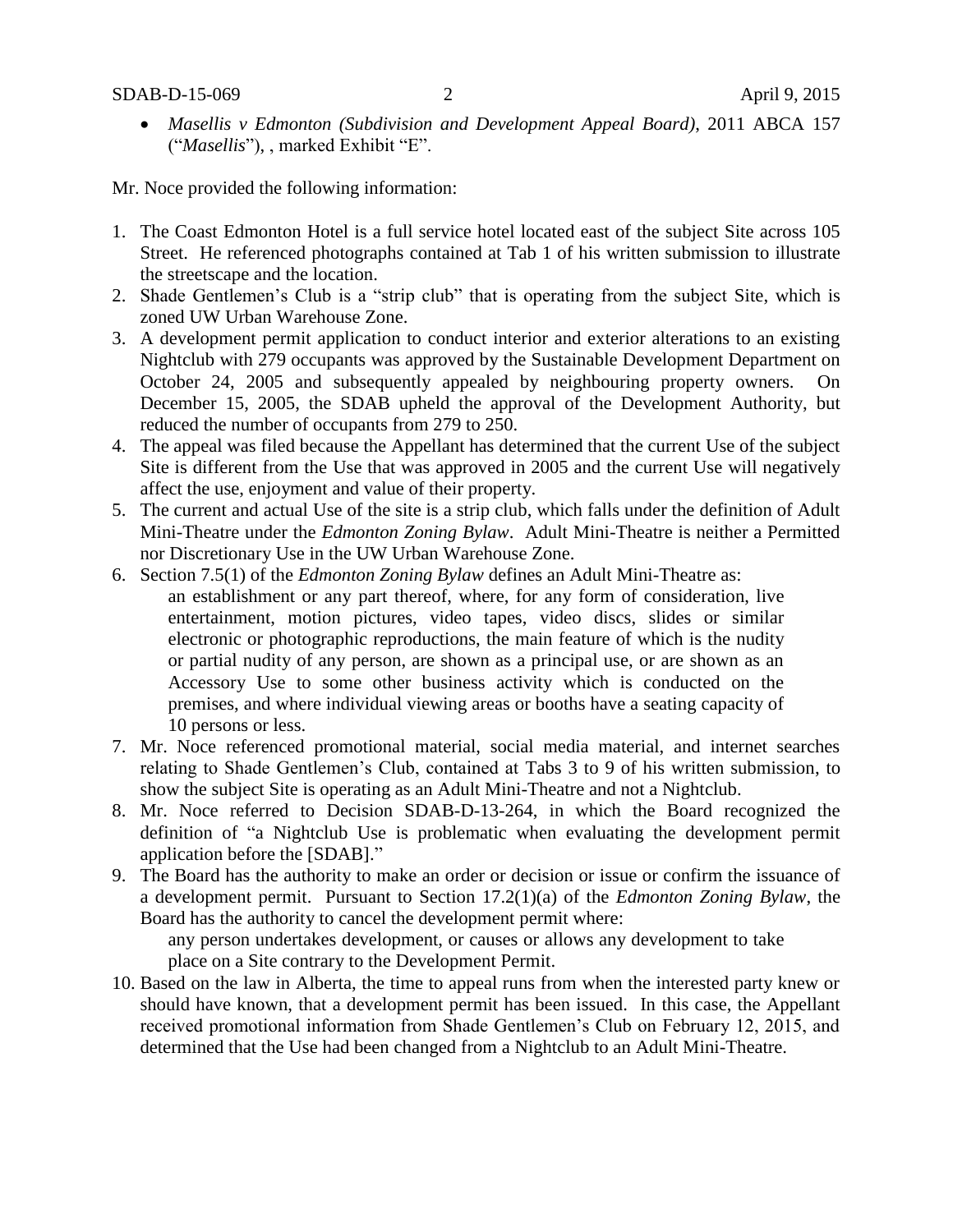- 11. The notice of appeal was filed on February 27, 2015 within the allowable 14 days from the date on which the Appellant knew, or should have known that a development permit may have been issued, pursuant to Section 686(1) of the *MGA*.
- 12. The property owner should make application for a new development permit for the proposed Use because the activities and Use occurring on the subject site have changed from a Nightclub to an Adult Mini-Theatre.
- 13. Mr. Noce referred to *Coventry*, *McCauley*, and *Masellis* to support his position that the Appellant filed the appeal within 14 days of notice of the non-compliance due to the change in Use.

He referred to *Emeric* for the proposition that the Appellant needs only to demonstrate a "doubt" for its appeal to succeed or at the very least to allow the Board to assume jurisdiction.

14. In this case the proposed development does not comply with the Edmonton Zoning Bylaw and the current Use would unduly interfere with the amenities of the neighbourhood and materially interfere with and affect the use, enjoyment and value of neighbouring parcels of land.

Mr. Noce provided the following responses to questions:

1. The Development Authority could issue a Stop Order regarding the change in Use, but the Board has the authority to revoke the development permit pursuant to Section 687(3)(d) of the *MGA* which states that in determining an appeal, the Subdivision and Development Appeal Board:

may make an order or decision or issue or confirm the issue of a development permit even though the proposed development does not comply with the land use bylaw[.]

- 2. Decisions SDAB-D-05-348 and SDAB-D-10-009 were for a Nightclub Use.
- 3. However, the current Use is a strip club, which falls under the definition of Adult Mini-Theatre, not a Nightclub and the Board has the authority to assume jurisdiction and enforce the regulations of the *Edmonton Zoning Bylaw*.
- 4. The appeal was filed within the required 14 days, from February 12, 2015 to February 27, 2015 because February 12, 2015 does not count as part of the 14-day appeal period.
- 5. Mr. Noce has had discussions with the Sustainable Development Department regarding enforcement issues.
- 6. Mr. Noce conceded that the description of the proposed Use in SDAB-D-05-348 included scantily clad male dancers and that the General Manager of the Coast Edmonton Hotel was in attendance at the hearing.
- 7. The Nightclub that was approved in 2005 never opened and he could not find any evidence to support that Use. The only evidence he found was the operation of a Nightclub on the subject site in 2010.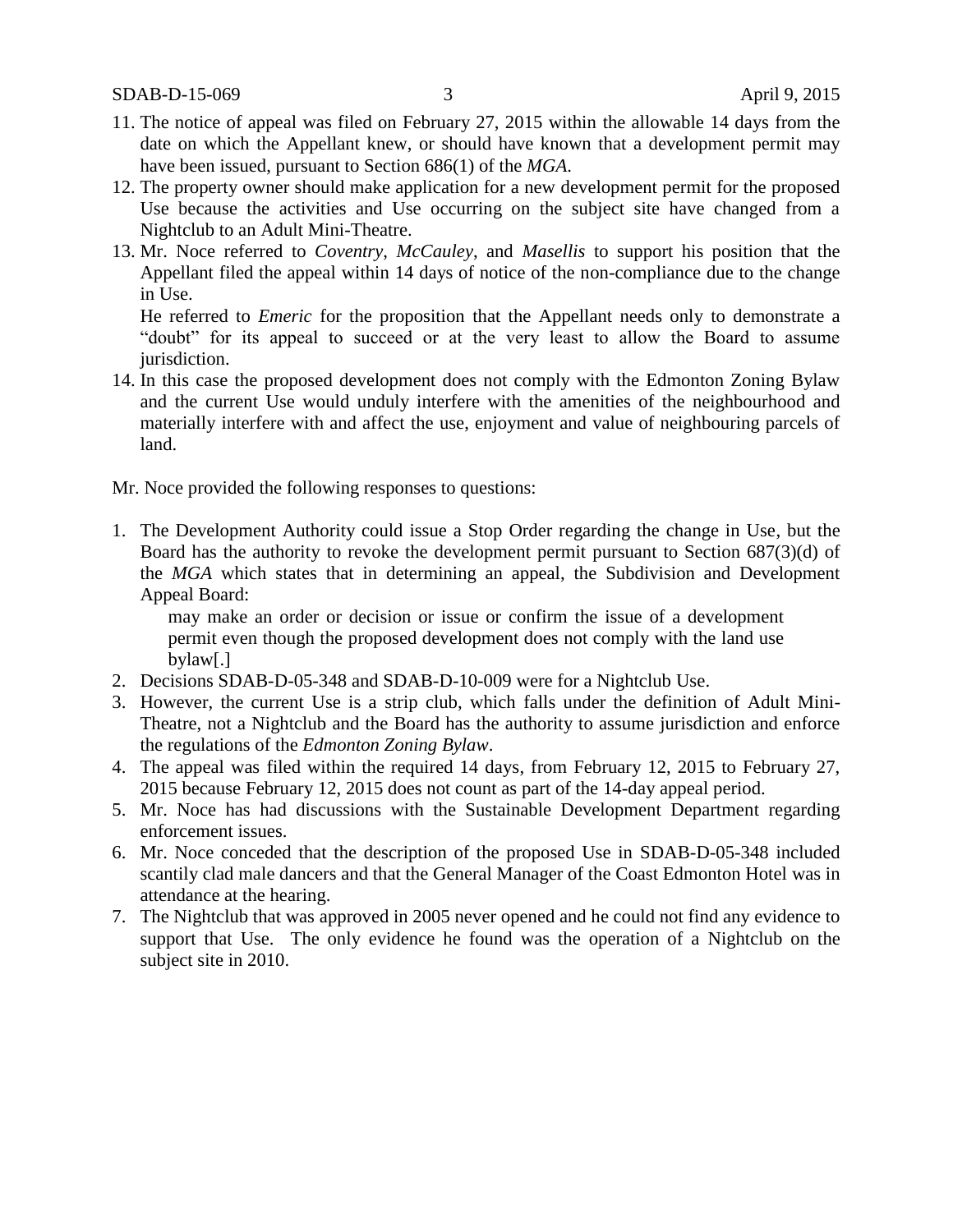The Board then heard from Mr. Bacon, representing the Sustainable Development Department, who provided the following information:

- 1. A Development Permit for a Nightclub, Legal Briefs, was approved in 2005. At that time the Site was in the EZ Zone. The review completed at that time determined that the proposed use included adult entertainment. The approval was appealed by a neighbouring property owner and subsequently approved by the SDAB in SDAB-D-05-348.
- 2. It was his opinion that the Use of the site has not changed.

Mr. Bacon provided the following responses to questions:

1. An Adult Mini-Theatre was defined in the *Edmonton Zoning Bylaw* in 2005, and it was neither a Permitted nor Discretionary Use in the EZ Zone.

The Board then heard from Mr. Murphy, Legal Counsel for the Respondent, 1005059 Alberta Ltd. (Shade Ltd.), and the property owner, Mr. White, who provided the following information:

- 1. The Appellant is asking the Board to issue a Stop Order based on a finding that the Use occurring on the subject site does not comply with a previously approved Development Permit. The appeal has been filed many years beyond the time in which an appeal could be filed.
- 2. The Development Permit issued in 2005 and confirmed by the SDAB is for precisely the use that is occurring on the Site.
- 3. A development permit application for a Minor Eating and Drinking Establishment with a maximum occupancy of 267 was made in 2005 because that was the Use Class that applied. The Development Officer and the Board approved the development with the inclusion of nude dancing.
- 4. Section 3.4(5) of the *Edmonton Zoning Bylaw* sates that in any Development Permit, Direct Control Provision or Overlay issued or created prior to the enactment of this Bylaw: the use major eating and Drinking Establishments is deemed to be a Specialty Food Services, Restaurants, Bars and Neighbourhood Pubs and Nightclubs use Classes.
- 5. After the development permit was issued in 2005, interior renovations were completed but the business never opened because of some disagreements between the business partners.
- 6. In 2010 a development permit application was made to complete exterior alterations to the building. This permit was appealed by the Coast Edmonton Hotel. The appeal was conceded at the hearing and the 2010 Development Permit application was subsequently revoked.
- 7. The Nightclub opened in 2010 with male strippers and a dance club operating later in the evening, but closed in 2011 because of a lack of business.
- 8. The Appellant and their legal counsel were aware of the development history of this property.
- 9. The Nightclub has now re-opened and is operating as a Nightclub pursuant to the definitions contained in the *Edmonton Zoning Bylaw*.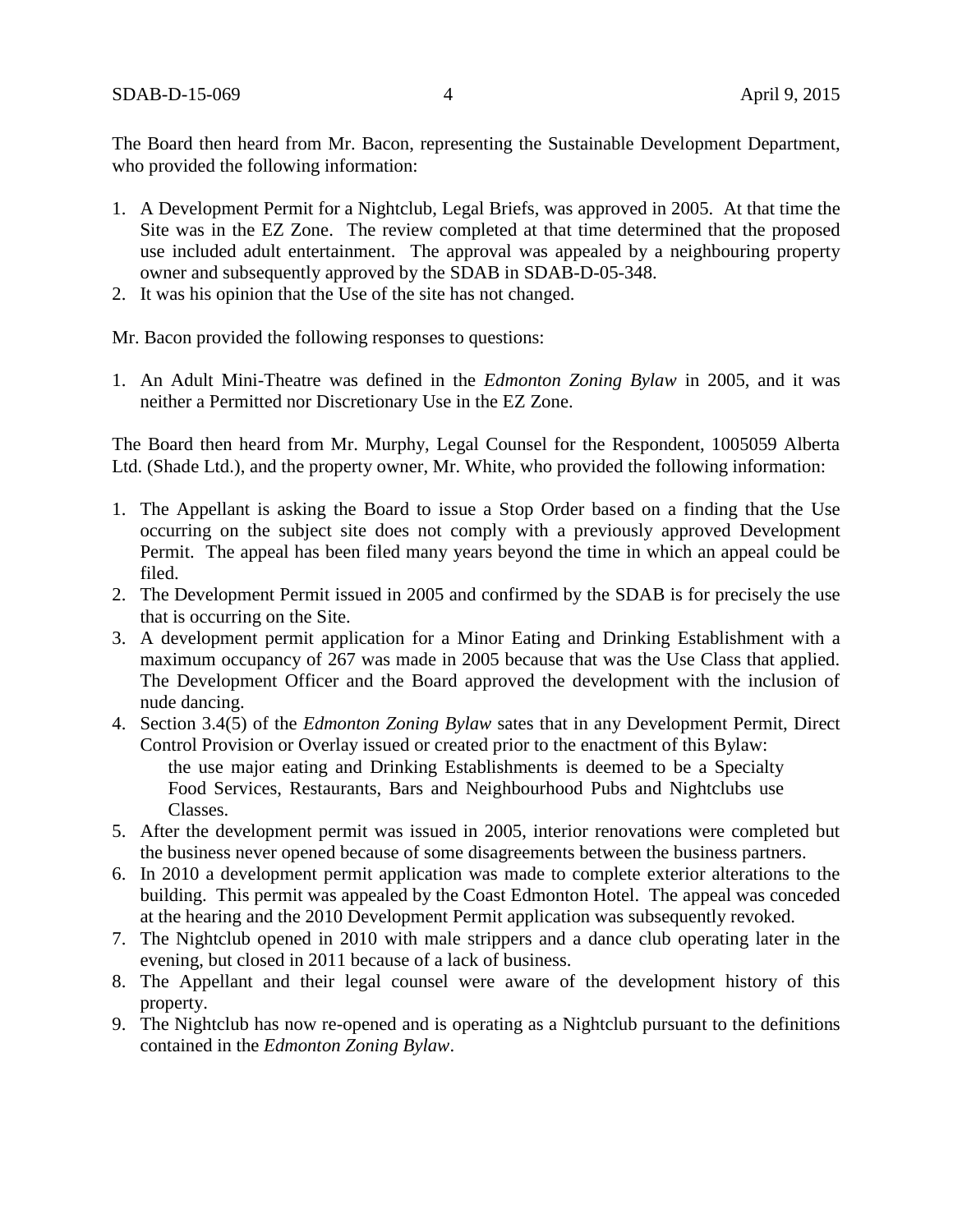- 10. Mr. Murphy commented on the case law relied on by the Appellant. *Masellis* was based on the determination of constructive notice. *Emeric* is a burden of proof case addressing the shifting burden of proof with respect to Stop Orders.
- 11. If the Board determines that a new development permit is required or issues a Stop Order, the property owner has no recourse but to the Court of Appeal. The Board does not have the authority to act as the Development Authority in this instance.
- 12. He referred to valid business permits and liquor licences, which specifically mention that the business operates with exotic dancing.
- 13. The site was dormant from 2011 to March 6, 2015, but taxes have consistently been paid by the property owner. There is nothing in the *Edmonton Zoning Bylaw* to indicate that a development permit can be cancelled if a business is not operating.
- 14. Pursuant to Section 7.5(1) of the *Edmonton Zoning Bylaw* an Adult Mini-Theatre means: an establishment or any part thereof, where, for any form of consideration, live entertainment, motion pictures, video tapes, video discs, slides or similar electronic or photographic reproductions, the main feature of which is the nudity or partial nudity of any person, are shown as a principal Use, or are shown as an Accessory Use to some other business activity which is conducted on the premises, and where individual viewing areas or booths have a seating capacity of 10 persons or less.
- 15. Pursuant to Section 7.4(37) of the *Edmonton Zoning Bylaw* a Nightclub means: development where the primary purpose of the facility is the sale of alcoholic beverages to the public, for consumption within the premises or off the Site, in a facility where entertainment facilities take up more than 10% of the Floor Area. This Use typically has a limited menu from a partially equipped kitchen/preparation area and prohibits minors from lawfully utilizing the facility.

Mr. Noce made the following points in rebuttal:

- 1. The date that notice is received is not calculated as part of the 14-day appeal period that started on February 13, 2015.
- 2. Section 3.4 of the *Edmonton Zoning Bylaw* does not apply in this instance because the relevant permit was issued in 2005, after the implementation of the *Edmonton Zoning Bylaw* in 2001.
- 3. It was his opinion that the break in Use that occurred between 2011 and 2015 provides an opportunity to appeal because the Use has changed from that which was approved in 2005.
- 4. In 2010 the entertainment that included "stripping" was limited to one hour in the early evening and used to attract patrons to the Nightclub operating as a dance club. This has now changed and the entertainment that includes "stripping" is the primary attraction for the business.
- 5. The activities that occur on site, specifically nude dancers appearing on stage for the entertainment of patrons, fits the definition of an Adult Mini-Theatre, the main feature of which is the nudity or partial nudity of any person, shown as the principal Use.
- 6. The fact that taxes have been continuously been paid on this property is irrelevant.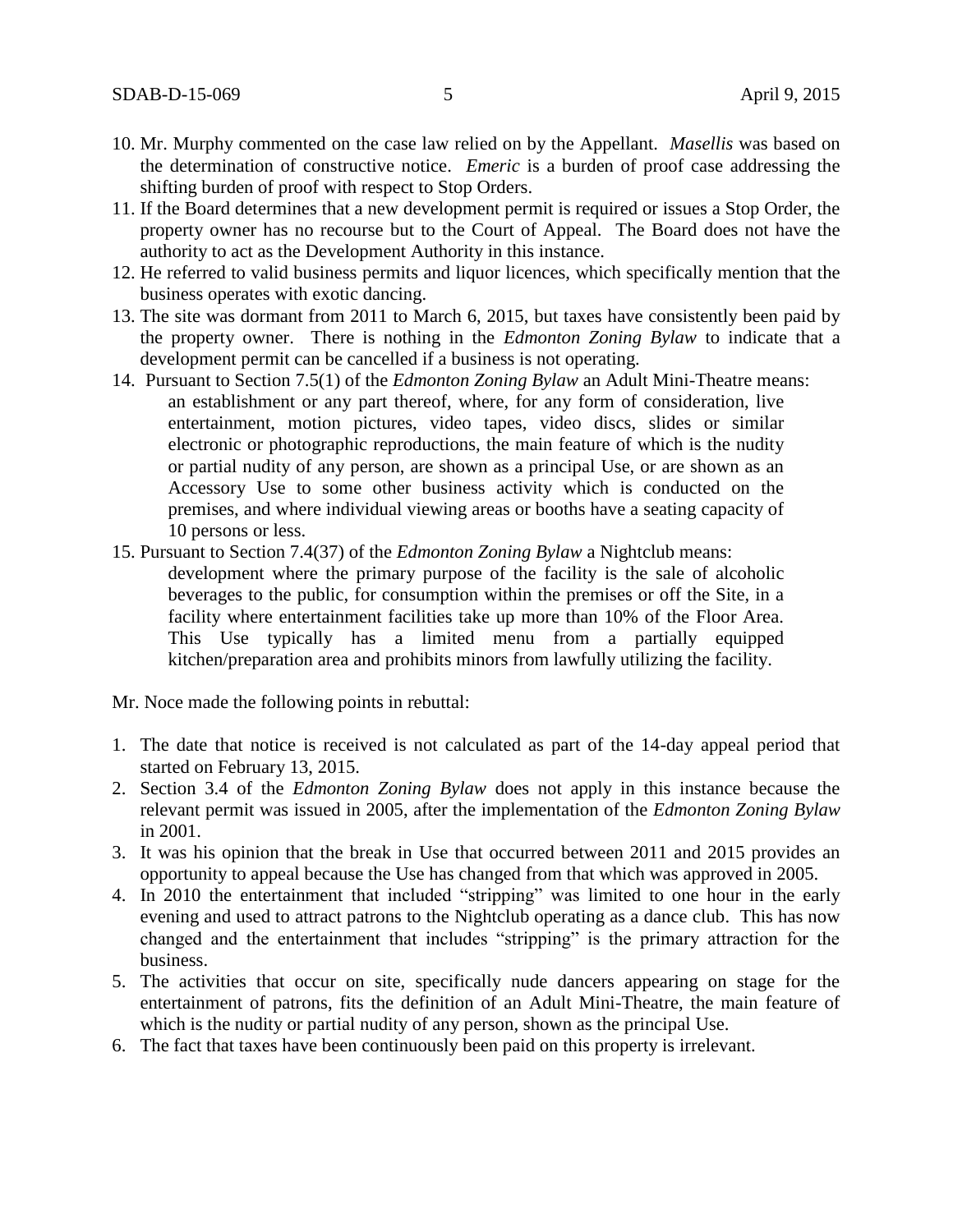Mr. Murphy made the following points in response to new information introduced in rebuttal by Mr. Noce:

- 1. He questioned the information provided that there was only one hour of dancing occurring when the business operated in 2010.
- 2. If a new development permit is required for a change in Use, it would have to be reviewed by the Sustainable Development Department and if it was refused the property owner would have the right to appeal that decision.

Mr. Noce made the following point in rebuttal:

1. He clarified that he referenced his notes from the hearing that was held in 2010 regarding the amount of nude dancing that was occurring in 2010.

#### MOTION:

that the Board not assume jurisdiction.

#### REASON FOR DECISION:

The Board finds the following:

- 1. The Board applied Section 686(1)(a)(i) of the *MGA*, and finds that the appeal was not filed within the allowable 14 days, based on the following:
	- a) A development permit to conduct interior and exterior alterations to an existing Nightclub was approved with a maximum of 279 occupants in 2005. This approval was unsuccessfully appealed by the Coast Edmonton Hotel to the SDAB who upheld the decision of approval by the Development Authority with a condition that the occupancy be reduced to 250 occupants.
	- b) The Board notes that in Decision SDAB-D-05-348 the Respondent described the intent of the Club to be an all-male performance club catering primarily to a female clientele with a full liquor service, limited food service and a "quiet" second floor. Further reference was made to signage that advertised the presence of scantily clad males within the subject property.
	- c) The Board notes that the General Manager of the Coast Edmonton Hotel, Mr. Hans VanBloedau, was in attendance at this hearing.
	- d) The Respondent provided evidence that the approved interior alterations were completed after the development permit was issued in 2005. This was confirmed in the Memorandum received from the City of Edmonton Sustainable Development dated March 23, 2015, and was not disputed by any of the parties who attended this hearing.
	- e) The Board therefore finds pursuant to Section 22 of the *Edmonton Zoning Bylaw* that the development permit issued in 2005 has not expired.